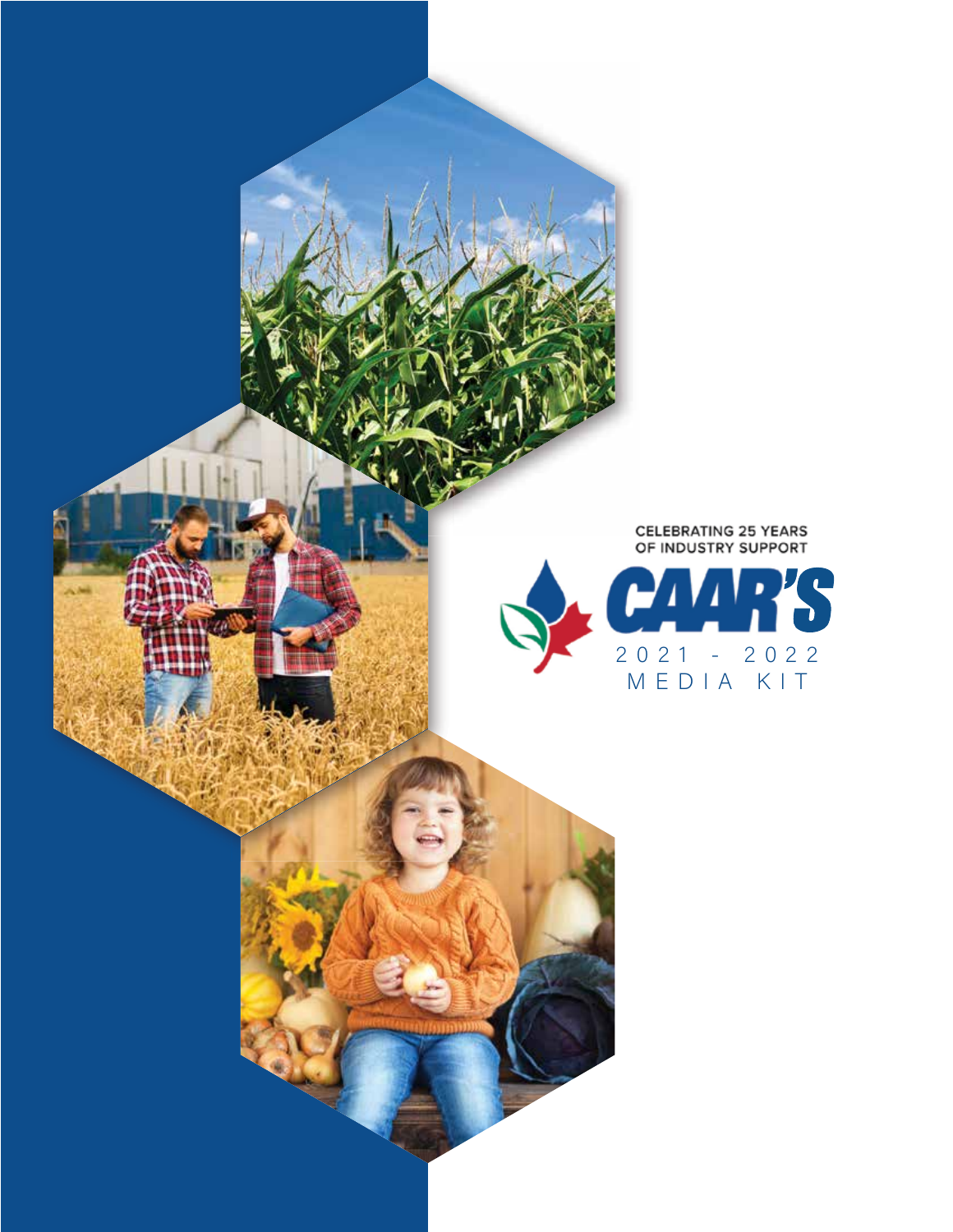

KodisHes

And of Ont

Established in 1995, the Canadian Association of Agri-Retailers (CAAR) is a member-driven non-for-profit association representing Canada's ag retailers.

CAAR's diverse membership represents the entire crop inputs sector: fertilizer, crop protection, biotechnology, seed, services, storage and handling, and equipment. With over 575 members, representing retailers, suppliers, manufacturers, consultants and industry associations, CAAR's strength and reputation is growing.

As the recognized voice for retail, CAAR advocates on behalf of all of Canada's ag retailers to ensure that their voice is represented consistently and ethically with regulators, industry groups and to the public.

Farms.com is delighted to have been selected by CAAR to enter into a strategic partnership to provide communications and creative services to the organization, and to be coordinating the production of CAAR Communicator.

PUBLISHER CAAR

Canadian Association of Agri-Retailers

T: 204-989-9300 | TF: 800-463-9323 | E: info@caar.org | W: caar.org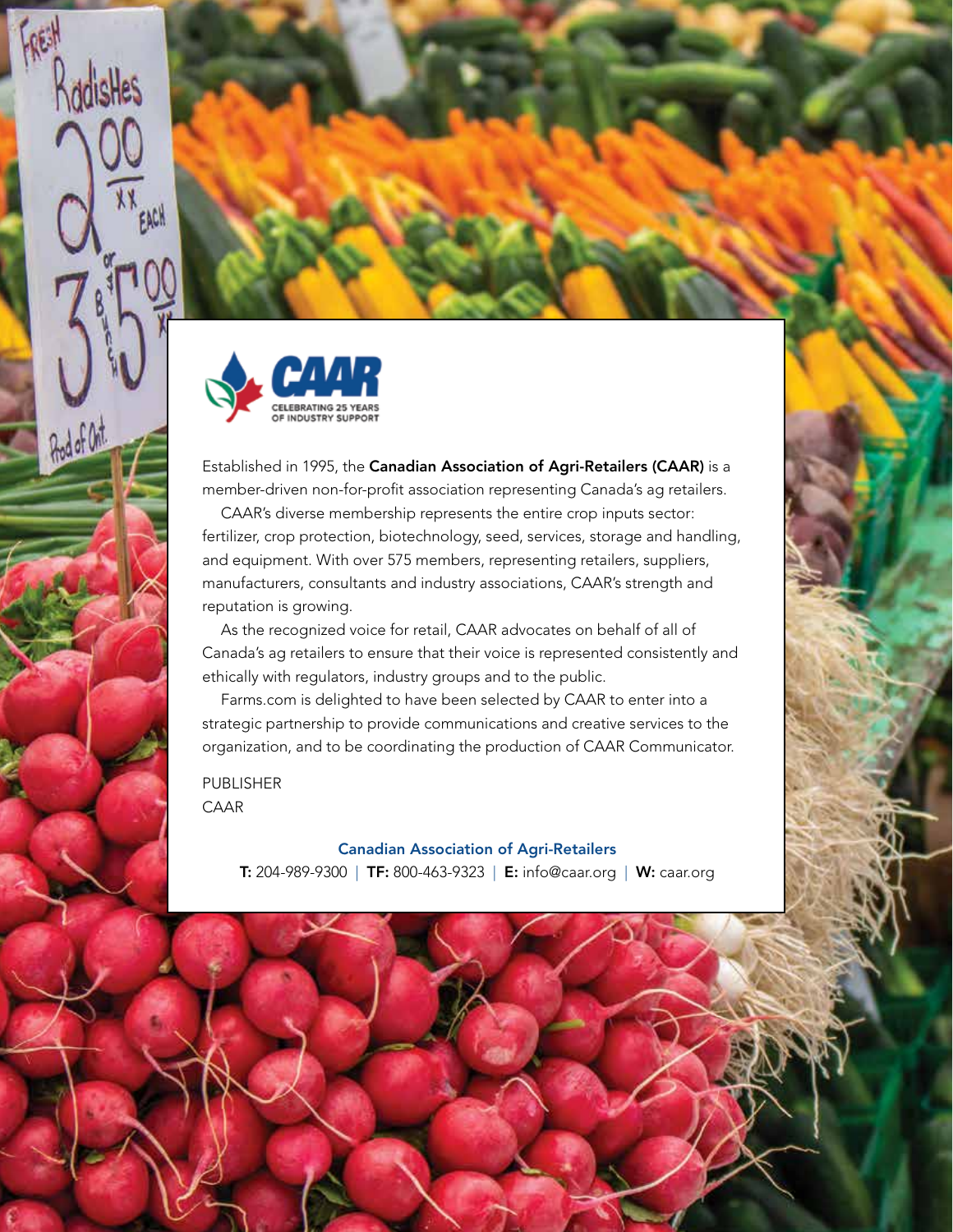### **CAAR** COMMUNICATO AGRI-RETAILER

Circulation: 3,750+ | Total Market Reach: 13,125 Surveyed Readership: 3.5 Readers Per Copy

. . . .

#### DEADLINES

| <b>ISSUE</b>  | <b>BOOKING</b> | <b>MATERIAL</b> | <b>EDITORIAL</b> |
|---------------|----------------|-----------------|------------------|
| August 2021   | June 25.       | July 5          | June 18          |
| October 2021  | August 30      | September 3     | August 23        |
| December 2021 | October 29     | November 5      | October 22       |
| February 2022 | January 3      | January 10      | December 20      |
| April 2022    | March 2        | March 9         | February 23      |
| August 2022   | June 30        | July 8          | June 17          |
| October 2022  | September 2    | September 9     | August 21        |
| December 2022 | November 4     | November 11     | October 19       |

#### ADVERTISING RATES

NOTE: All rates are NET and do not include applicable taxes.

| <b>FULL COLOUR</b>          | 1X      | 3X      | 5X      |
|-----------------------------|---------|---------|---------|
| Double Page Spread          | \$5,320 | \$5,055 | \$4,790 |
| <b>Full Page</b>            | \$2,645 | \$2,510 | \$2,380 |
| $2/3$ Page                  | \$2,270 | \$2,160 | \$2,045 |
| 1/2 Page                    | \$1,535 | \$1,460 | \$1,380 |
| $1/3$ Page                  | \$1,155 | \$1,095 | \$1,040 |
| 1/4 Page                    | \$860   | \$815   | \$775   |
| <b>PREMIUM AD POSITIONS</b> |         |         |         |
| <b>Inside Front Cover</b>   | \$3,435 | \$3,265 | \$3.095 |
| <b>Inside Back Cover</b>    | \$3,335 | \$3,170 | \$3,005 |
| <b>Outside Back Cover</b>   | \$3,570 | \$3,390 | \$3,210 |
| <b>Centre Spread</b>        | \$6,650 | \$6,300 | \$5,900 |

#### SUPPLIED INSERTS / POLYBAGGING / SPECIAL PRODUCTS

Rate, issue availability, production requirements, closing dates, and other detailed information available on request. Rates for special products (gatefolds, etc) are available on request.

#### AD SIZES (IN INCHES | width x height)

| <b>PAGE SIZE</b>          | <b>TRIMED</b>             | <b>WITH BLEED</b>                    |  |
|---------------------------|---------------------------|--------------------------------------|--|
| <b>Double Page Spread</b> | $16.25'' \times 10.875''$ | $16.5'' \times 11.125''$             |  |
| <b>Full Page</b>          | $8.125'' \times 10.875''$ | $8.375'' \times 11.125''$            |  |
| 2/3 Page Horizontal       | $7'' \times 6.25''$       |                                      |  |
| 2/3 Page Vertical         | $4.625'' \times 10''$     |                                      |  |
| 1/2 Page Horizontal       | $7'' \times 4.875''$      |                                      |  |
| 1/2 Page Vertical         | $3.375'' \times 10''$     |                                      |  |
| 1/2 Page Island           | $4.625'' \times 7.5''$    |                                      |  |
| 1/3 Page Horizontal       | $7'' \times 3.25''$       |                                      |  |
| 1/3 Page Vertical         | $2.25'' \times 10''$      |                                      |  |
| 1/3 Page Square           | $4.625'' \times 4.875''$  |                                      |  |
| 1/4 Page Horizontal       | $7'' \times 2.25''$       |                                      |  |
| 1/4 Page Square           | $3.375'' \times 4.875''$  |                                      |  |
| 1/6 Page Horizontal       | $4.625'' \times 2.25''$   |                                      |  |
| 1/6 Page Vertical         | $2.25'' \times 4.875''$   | <b>NOTE:</b> All live matter must be |  |
| $1/12$ Page               | $2.25'' \times 2.25''$    | 1/4" from trim on all sides.         |  |



 $\leftarrow 2.25" \rightarrow$ 

2.25"

2.25"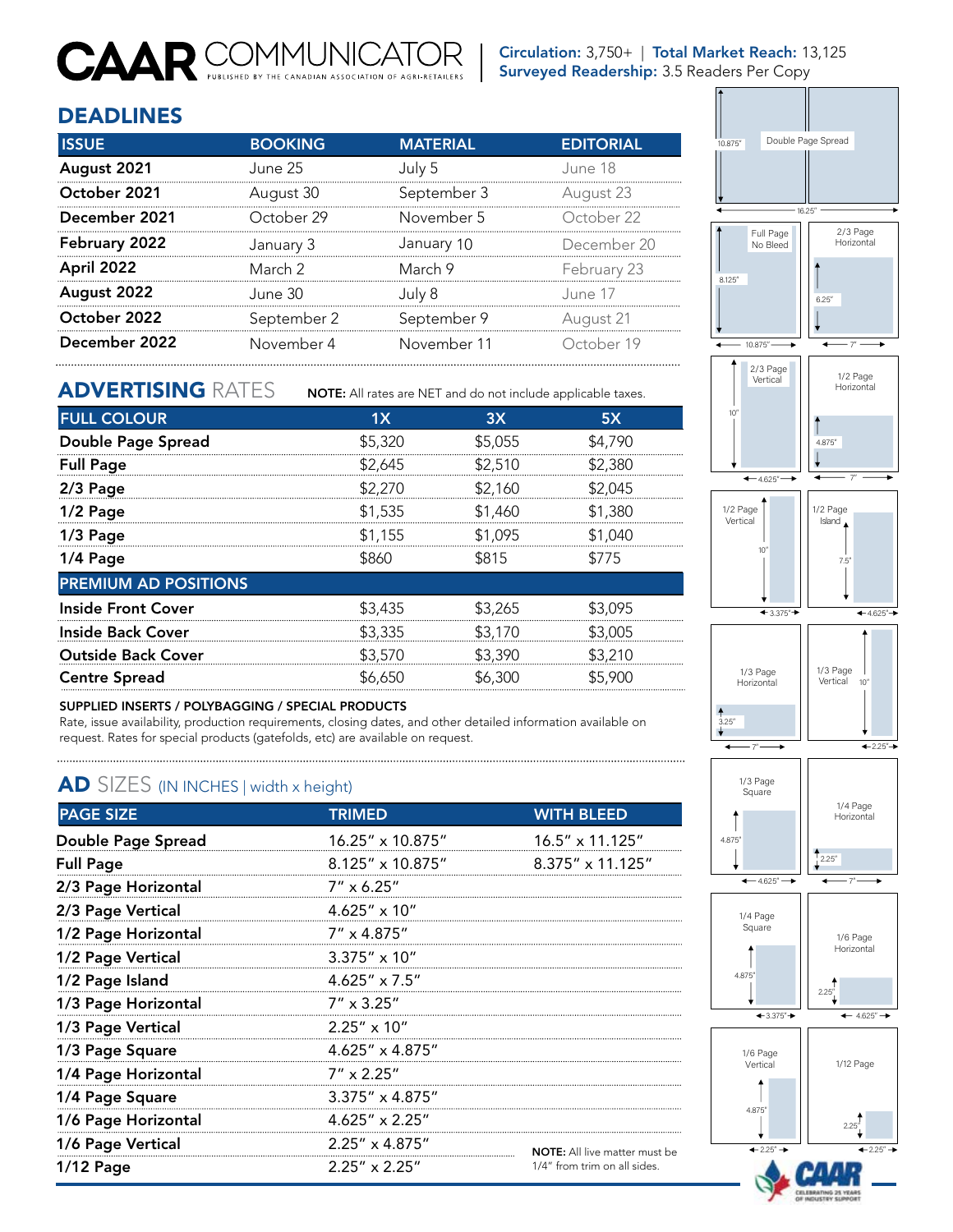# **CAAR NETWORK**

Circulation: 850+ subscribers | Delivery: Bi-weekly, Tuesdays Deadline: One week prior to scheduled send

#### ADVERTISING RATES (per e-newsletter)

| <b>FREQUENCY</b> | <b>MEMBER</b> | <b>NON-MEMBER</b> |
|------------------|---------------|-------------------|
| 1 - 6            | \$185         |                   |
| 7 - 12           | \$175         |                   |
| $13 - 18$        | \$165         | \$210             |
| 19 - 24          | \$155         |                   |

NOTE: All rates are NET and do not include applicable taxes.



Deadline: One week prior to scheduled start date



### CAAR.ORG ADVERTISING RATES (run of site impressions, ~4,000/month)

| <b>IMPRESSIONS</b> | <b>MEMBER</b> | <b>NON-MEMBER</b> |
|--------------------|---------------|-------------------|
| per 1000           | \$100         | \$125             |

NOTE: All rates are NET and do not include applicable taxes.

#### SPONSORED CONTENT

Sponsored content is featured on the home page of caar.org for 14 days and included in the issue of the CAAR Network that is sent in that time period.

Deadline: One week prior to scheduled start date

| <b>WORD COUNT</b> | <b>MEMRER</b> | <b>NON-MEMBER</b> |
|-------------------|---------------|-------------------|
| 250 or less       | \$375         | S45C              |
| -251 or more      | \$1.75/word   | \$2.00/word       |

NOTE: All rates are NET and do not include applicable taxes.

RICH MEDIA CONTENT / VIDEO CONTENT: Rate, placement availability, file specifications and other detailed information available on request. Please contact your advertising representative.